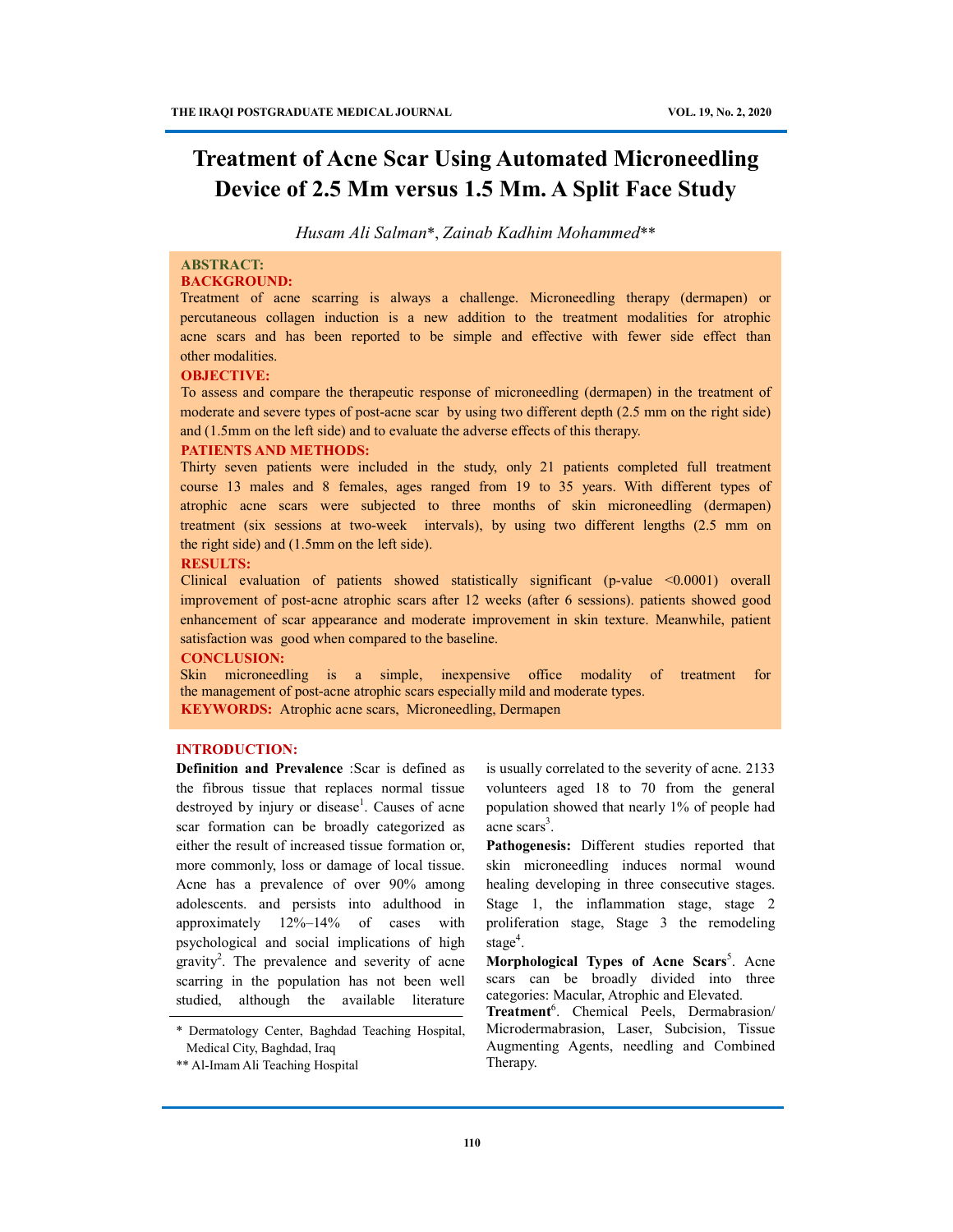**Microneedling (Dermapen)**: Is an automated microneedling device which looks like a pen. This ergonomic device makes use of disposable needles and guides to adjust needle length for fractional mechanical resurfacing. The tip has 9- 36 needles arranged in rows. It makes use of rechargeable battery to operate in five mode of speeds, the highest speed mode (700cycle/min) and the lowest speed mode (412cycle/min) in avibating stamp like manner. It has advantage of being reusable in different patients as the needles are disposable, safe as the needle tips is hidden inside the guide, and more convenient to treat narrow areas such as the nose, around the eyes and lips. It makes the procedure less painful and more economical. This technology has been designed to overcome the issues of varying pressure application and the subsequent depth of penetration achieved. Depth of needle range from(0.25mm to 2.5mm) $^7$ .

# **PATIENTS, MATERIALS, AND METHODS:**

This clinical, interventional, therapeutic splitface study was carried out at the center of Dermatology and Venereology—Medical City during the period from March 2017 to August 2018. The nature and target of this study were explained for each patient with a full explanation about the disease, course, the procedure of treatment, possible side effects, follow up, prognosis and the need for pretreatment photographs.

j chemical peeling during the last year were **Patients:** Thirty seven patients were included in the study, ages ranged from 19 to 35 years, with Fitzpatrick skin type III and IV. Patients with moderate and severe atrophic acne scars were included in the study. Patients with keloidal tendency, active inflammatory lesions, herpes labialis, on systemic isotretinoin in the last 3 months, treated with laser, dermabrasion or excluded from the study.

**Patients assessment**: At the first session the scars assessment was done according to Leeds acne scar grading score system<sup>8</sup>. and Goodman's qualitative global scarring grading system<sup>9</sup>. In subsequent sessions, patient's satisfaction was reported at each visit and recorded on a scale system ranged from (1-10) in which 1 represented the minimal response while 10 maximal response.

Photography was done at each visit by Huawei mate 7. Each patient had six sessions at twoweek intervals. During each visit , female patients were asked about camouflage whether the amount has stopped or decreased. Visual analogue score was calculated by another dermatologist by showing him photos of each patient, one at the first visit before starting the treatment and one after 6 weeks and the other after the last session (12 weeks) with a scoring system ranging from  $(1-10)$  in which 1 represents minimal severity and 10 maximal severity of the scars**.**

**Materials**: Microneedling device "dermapen" (Dr. pen Ultima A6 produced by Shenzhen Yanyi Technology Co), with five levels of Speed, five adjustment of needle depth (0.25mm, 0.5mm, 1.0mm, 1.5mm, 2.0mm, 2.5 mm depth) and needle tip (each tip contain 12 needles with 33 gauge thickness, surgical grade stainless steel 316 ), with 2.5mm needle length.

**Method:** Patients were subjected to three months of treatment (6 sessions at 2-weeks intervals). At each visit the face was washed with soap and water followed by cleaning with alcohol swab then topical anesthetic cream Emla cream was applied to the treatment area as a thick coating and left for 60 minutes under occlusion and then the cream was gently removed. The patient was asked to lie down, microneedling was done by using dermapen. One hand stretched the skin to be treated, the other hand gripped the dermapen like a pen and rolled it over the skin. Rolling the instrument was done backward and forward many times in all directions horizontally, vertically, and diagonally right and left to cover all scared areas until uniform pinpoint bleeding was seen which is taken as the clinical endpoint. Two different depth of dermapen was used for each side of the face (2.5mm for the right side and 1.5mm for the left side). After finishing, the patient was got a rest for about 10 minutes then the face was washed with normal saline and alcohol swab.

All patients were instructed to apply topical antibiotic ''fusidic acid" for 48 hours, to guard against secondary infection, then moisturizing cream until the erythema resolves.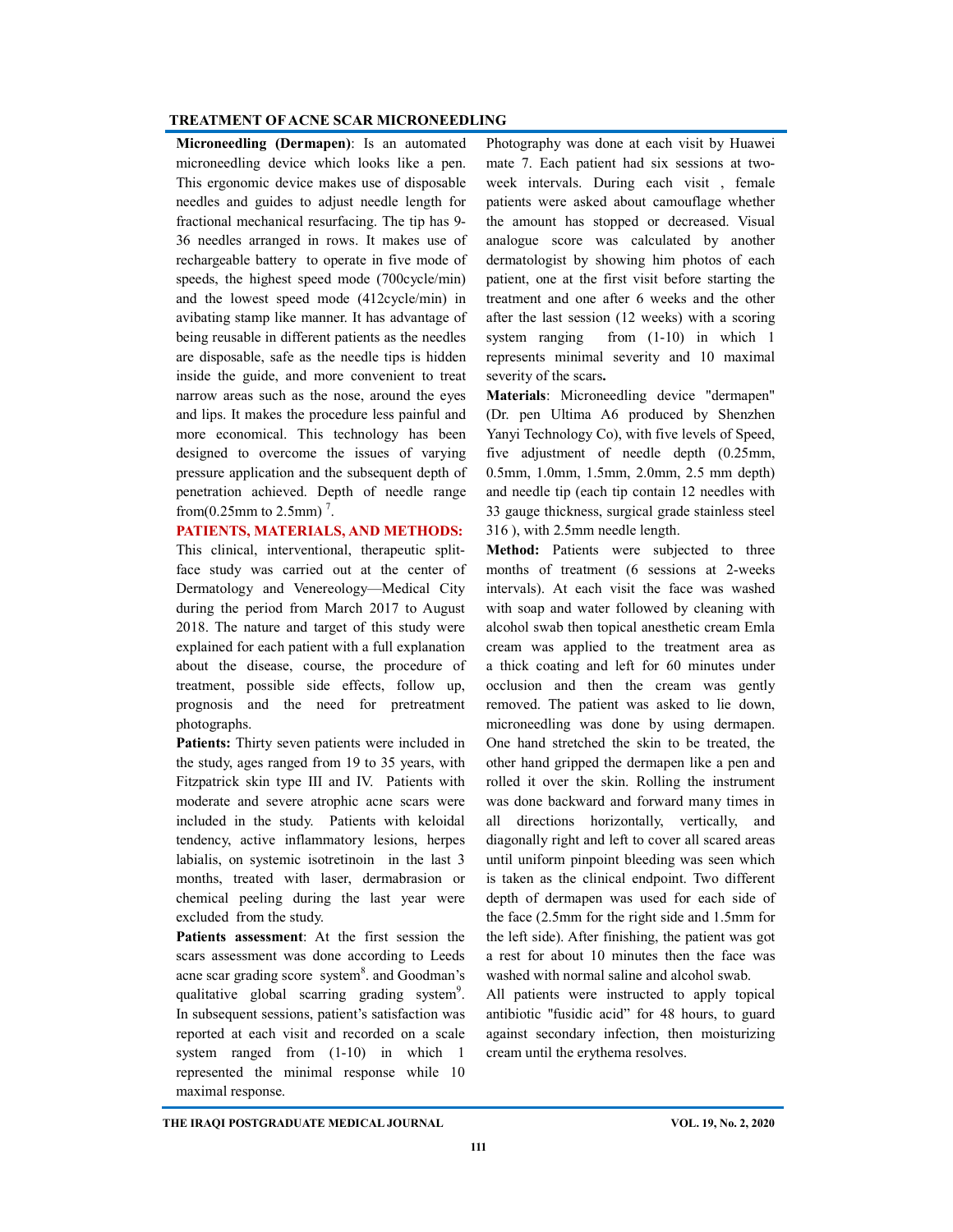Also, sun exposure was avoided by using sunscreens with a sun protection factor (SPF) value of 30 or more during the day.

# **RESULTS:**

Thirty seven patients were included in the study, 16 patients defaulted from the study for unknown reasons, 9 patients after the first session, 2 after second session, 5 after fourth session. Only 21 patients completed full treatment course 13 (62%) males and 8 (38%) females, ages ranged from 19 to 35 years with mean age and SD  $(25.09\pm4.03)$  of years. 15 (72%) patients had Fitzpatrick skin type III while 6 (28%) had type IV.

### **Results (Right side)**

Patients' scars number: Scars were graded according to Leeds acne scar grading score system. In which 1, 5, 9, 6 patients had scores 3, 4, 5, 6 respectively before starting the study, with mean and SD  $4.86 \pm 0.79$ . At 6 weeks 2, 4, 11, 4 patients had score 3, 4, 5, 6 respectively, with mean and SD  $4.81 \pm 0.87$ . At 12 weeks 6, 9, 6, 0 patients had score 3, 4, 5, 6 respectively, with mean and SD 4.05±0.74. P-value between 0 and 12 weeks is 0.0001(Figure1).

Patients' Qualitative scars assessment: Patients Qualitative scars assessment was done according to Goodman and Baron Qualitative scar grading system. In which 0, 13, 8 patients had grade 2, 3, 4 respectively before starting treatment, with mean and SD 3.43±0.51. At 6 weeks 4, 8, 9 patients had grades 2, 3, 4 respectively, with mean and SD 3.24±0.77. At 12 weeks 12, 7, 2 patients had grade 2, 3, 4 respectively, with mean and SD 2.62±0.80. P value between 0 and 12 weeks is 0.0001(Figure 2)

**Visual analogue score:** The visual analogue score of scar severity was done in which 0, 0, 1, 5,5, 3, 7 ) patients had score 3, 4, 5, 6, 7, 8, 9 respectively ,with mean and SD 7.67±1.24. At 6 weeks 0, 3, 5, 3, 5, 3, 2 patients had scores 3, 4, 5, 6, 7, 8,9 respectively with mean and SD  $6.29 \pm 1.59$ . At 12 weeks 5, 5, 4, 1, 5, 1, 0 patients had scores 3, 4, 5, 6, 7, 8, 9 respectively with mean and SD 5.10±1.64. P-value between 0 and 12 weeks is 0.0001 (Figure 3).

Patients satisfaction: At 6 weeks patients' satisfaction was reported as following: 1, 4, 7, 6, 2, 1, 0 patients had degree 1, 2, 3, 4, 5, 6, 7 respectively, with mean and SD 3.33±1.20. At 12 weeks patient's satisfaction were reported as following:  $0, 4, 6, 5, 4, 2$  patients had degree 1, 2, 3, 4, 5, 6, 7 respectively ,with mean and SD 5.24±1.45.

#### **Results( Left side)**

Patients' scars numbers: Scars were graded according to Leeds acne scar grading score system. In which 1, 6 ,8 ,6 patients had score 3, 4, 5, 6 respectively before starting the study, with mean and SD  $4.95 \pm 0.86$ . At 6 weeks 2, 7, 9, 3 patients had score 2, 7, 9, 3 respectively, with mean and SD  $4.62\pm0.86$ . At 12 weeks 4, 7, 9, 1, patients had scores 3, 4, 5, 6 respectively, with mean and SD 4.19±0.87. P value between 0 and 12 weeks is 0.0001(Figure 4).

Patients' Qualitative scars assessment: Patients Qualitative scars assessment was done according to Goodman and Baron Qualitative scar grading system. In which 0, 12, 9 patients had grade 2, 3, 4 respectively before starting treatment, with mean and SD 3.48±0.51. At 6 weeks 3, 9, 9 patients had grade 2, 3, 4 respectively, with mean and SD 3.38±0.67. At 12 weeks 8, 5, 8 patients had grade 2, 3, 4 respectively, with mean and SD 2.86±0.91. P value between 0 and 12 weeks is 0.0001 (Figure 5).

**Visual analogue score:** Visual analogue score of scar severity was done in which 0, 0, 2, 3, 4, 4, 8 patients had score 3, 4, 5, 6, 7, 8, 9 respectively, with mean and SD 7.62±1.36. At 6 weeks 1, 1, 4, 3, 2, 7, 3 patients had score 3, 4, 5, 6, 7, 8, 9 respectively with mean and SD  $6.38 \pm 1.66$ . At 12 weeks 3, 4, 5, 2, 4, 2, 1, patients had score 3, 4, 5, 6, 7, 8, 9 respectively with mean and SD 5.52 $\pm$ 1.86. P value between 0 and 12 weeks is 0.0001 (Figure 6).

**Patients satisfaction** :At 6 weeks patients' satisfaction was reported as following: 0, 6, 9, 5, 1, 0, 0 patients had degree 1, 2, 3, 4, 5, 6, 7 respectively, with mean and SD 3.05±1.20. At 12 weeks patient's satisfaction was reported as following: 3, 5, 5, 6, 0, 2 patients had degree 1, 2, 3, 4, 5, 6, 7 respectively, with mean and SD 4.76±1.22 .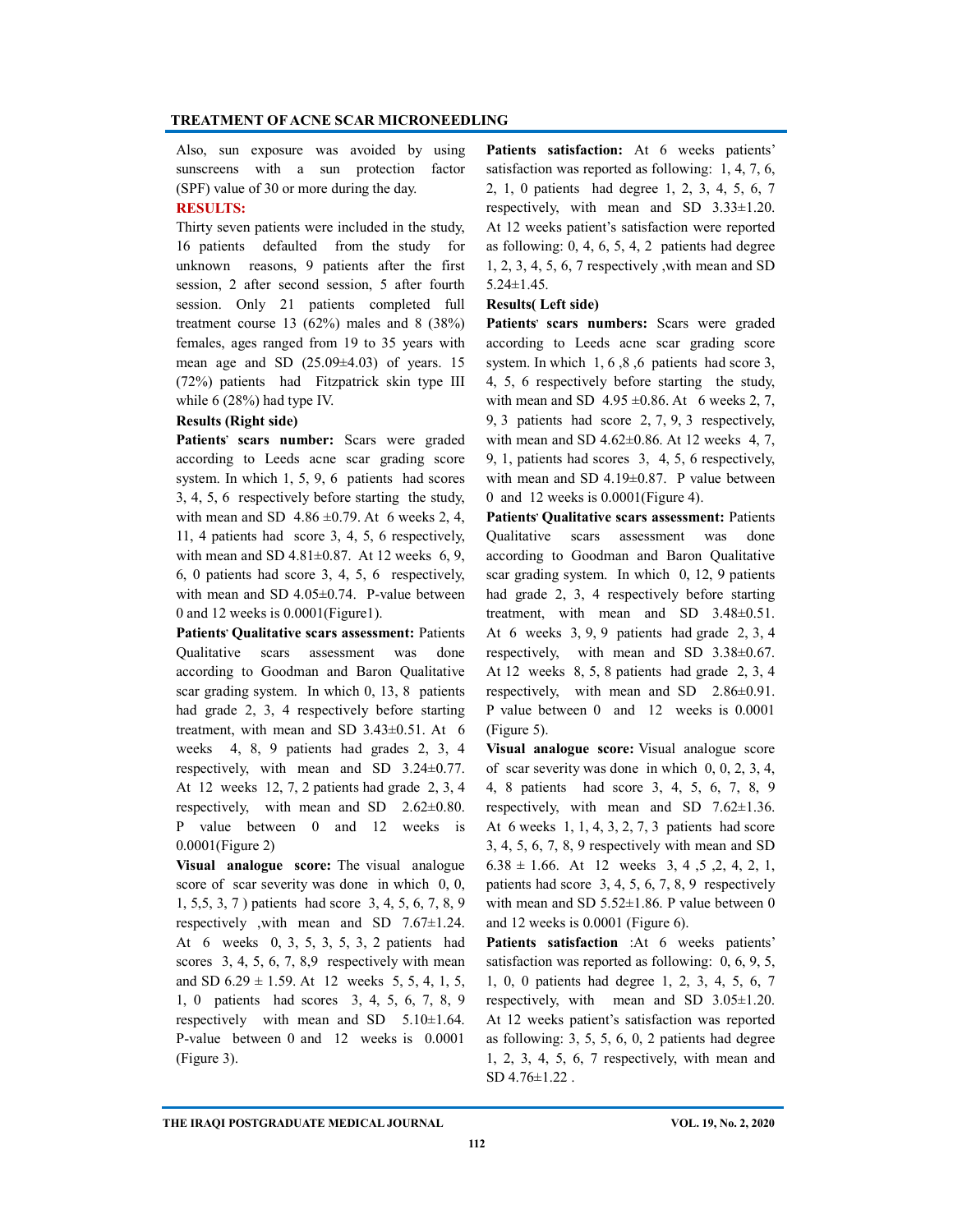In the present study, clinical evaluation of patients showed statistically significant (p<0.0001) overall improvement of post-acne atrophic scars, skin texture in response to skin microneedling treatment when compared to baseline. Patients showed mild clinical improvement in post-acne scars and skin texture after six weeks of treatment (3 sessions) and reported mild satisfaction. Meanwhile, clinical assessment at 12 weeks post-treatment (after 6 sessions) showed good enhancement of scar appearance and a moderate improvement in skin texture, meanwhile patient satisfaction was good when compared to the baseline). Good response was seen in rolling and boxcar scars, while mild response was seen in icepick scars, also most female patients stated that they were using less amount of camouflage than before.

After dermapen sessions, the patients reported transient erythema and edema, which resolved two days later, slight desquamation occur after that and completely resolved at the end of the first week, while no patient had post inflammatory hyperpigmentation. The difference in result between the right and the left side show in (Table 1). After the study was finished the patient satisfaction of the right side was 52% while the patient satisfaction of the left side was 47%. Patients with severe types of atrophic acne scar are less responsive to the treatment than other types. In conclusion, the difference between the two sides was not statistically significant.



**Figure 1: Numbers of patients according to Leeds score /Right Side**



**Figure 2: Numbers of patients according to Goodman grading scale /Right Side**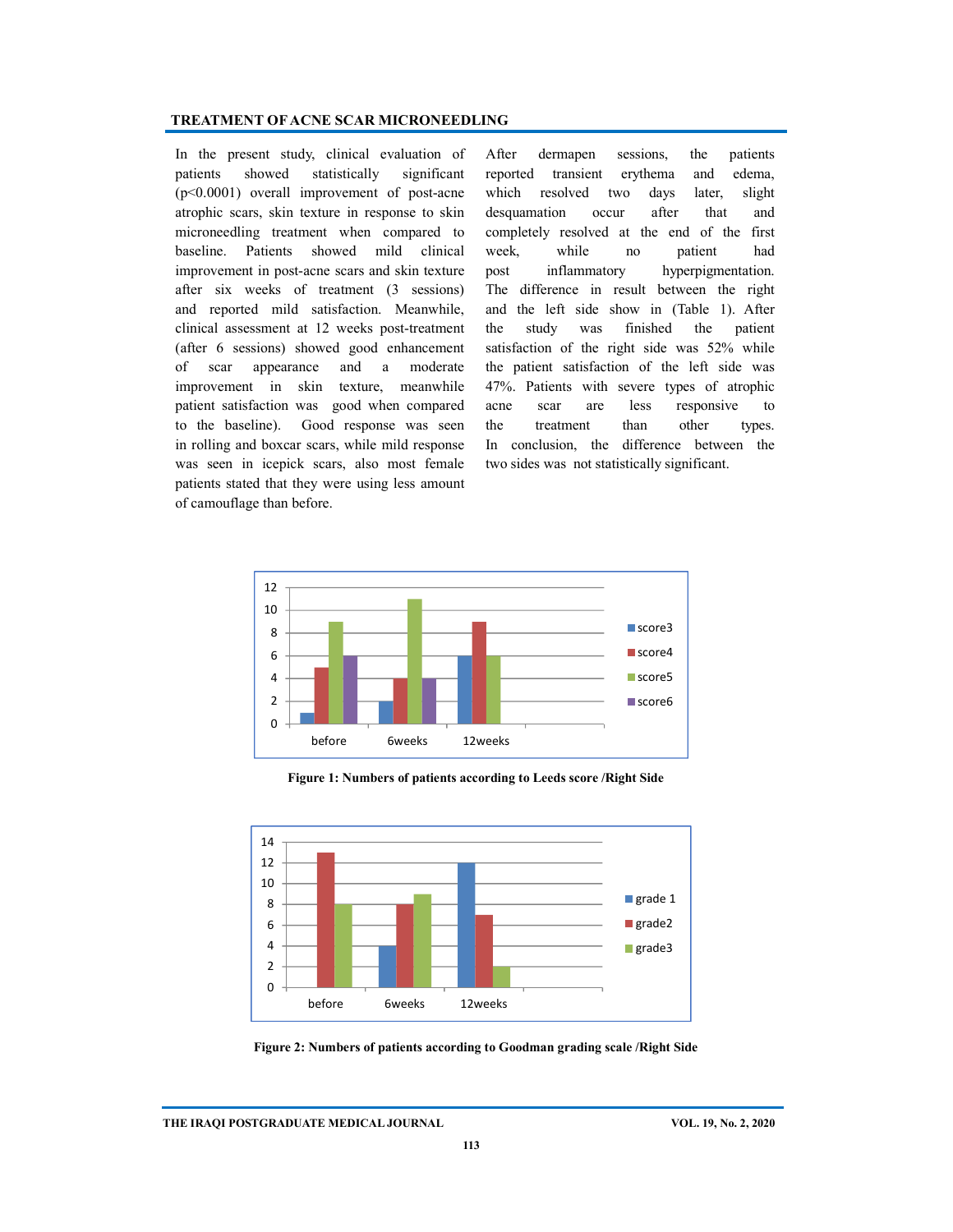

**Figure 3: Visual analogue score/Right Side**



**Figure 4: Numbers of patients according to Leeds score/Left Side.**



**Figure 5: Numbers of patients according to Goodman grading scale /Left Side**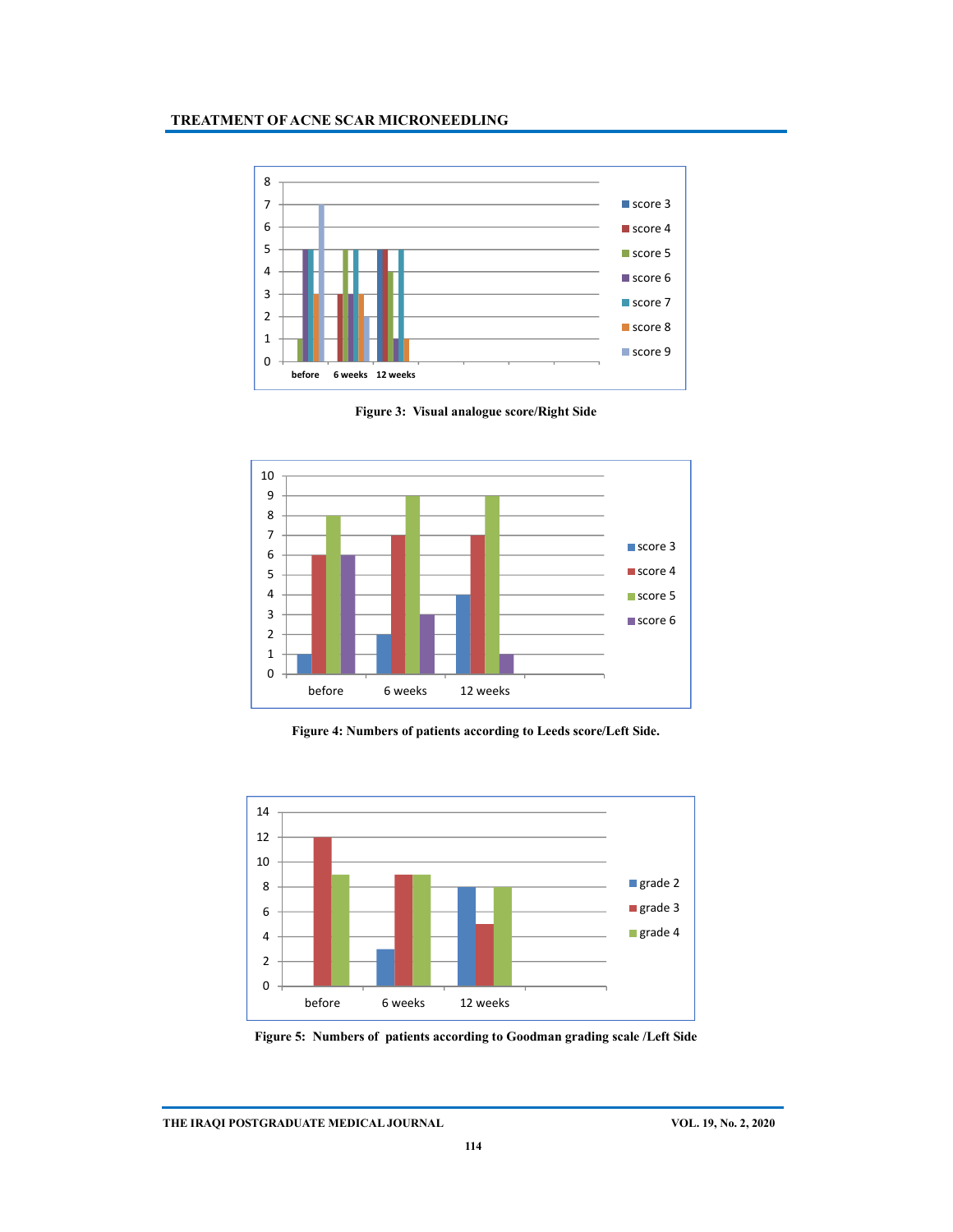



| <b>Scoring system</b>                   | <b>Right side</b>              |                                | Left side                      |                                |
|-----------------------------------------|--------------------------------|--------------------------------|--------------------------------|--------------------------------|
|                                         | <b>Before</b>                  | <b>After 12 weeks</b>          | <b>Before</b>                  | After 12 weeks                 |
| Leeds acne scar<br>grading score system | mean and SD<br>$4.68 \pm 0.79$ | mean and SD<br>$4.05 \pm 0.74$ | mean and SD<br>$4.95 \pm 0.86$ | mean and SD<br>$4.19 \pm 0.87$ |
|                                         | P value $0.0001$               |                                | P value $0.0001$               |                                |
| Goodman's                               | mean and SD                    | mean and SD                    | mean and SD                    | mean and SD                    |
| qualitative global                      | $3.43\pm0.51$                  | $2.62 \pm 0.80$                | $3.48 \pm 0.51$                | $2.86 \pm 0.91$                |
| scarring grading<br>system              | P value $0.0001$               |                                | P value $0.0001$               |                                |
|                                         | mean and SD                    | mean and SD                    | mean and SD                    | mean and SD                    |
| visual analogue                         | $7.67 \pm 1.24$                | $5.10 \pm 1.64$                | $7.62 \pm 1.36$                | $5.52 \pm 1.86$                |
| score                                   | P value 0.0001                 |                                | P value $0.0001$               |                                |

# **Table 1: Comparison between right and left side**



**Figure 7: Twenty-six years old man with grade 4 acne scar, A/Right side: Before the treatment and after 12 weeks**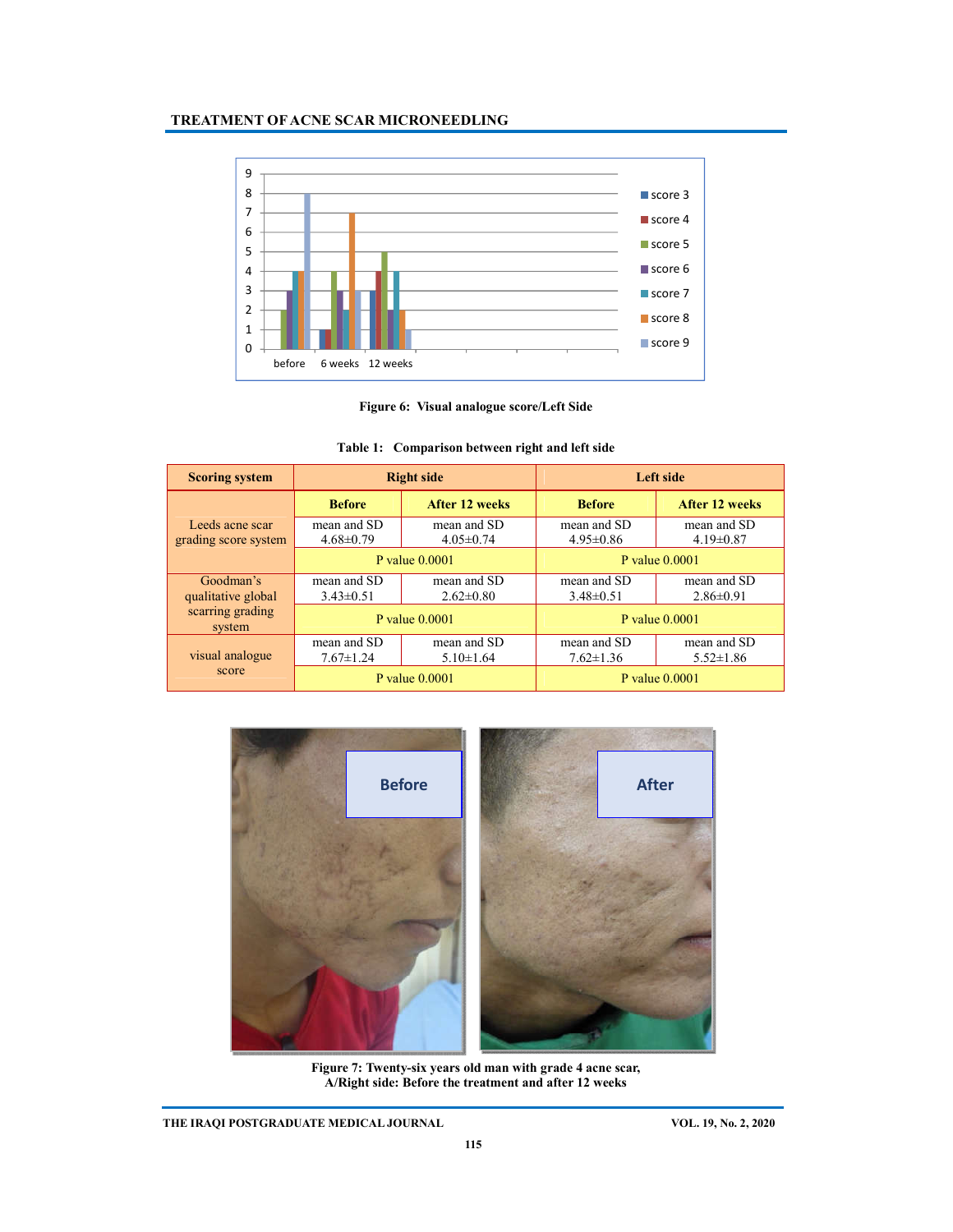

**Figure 7: B/Left side: Before the treatment and after 12 weeks** 



**Figure 8: Twenty-five years old female with grade 4 acne scar, A /Right side: Before the treatment and after 12 weeks**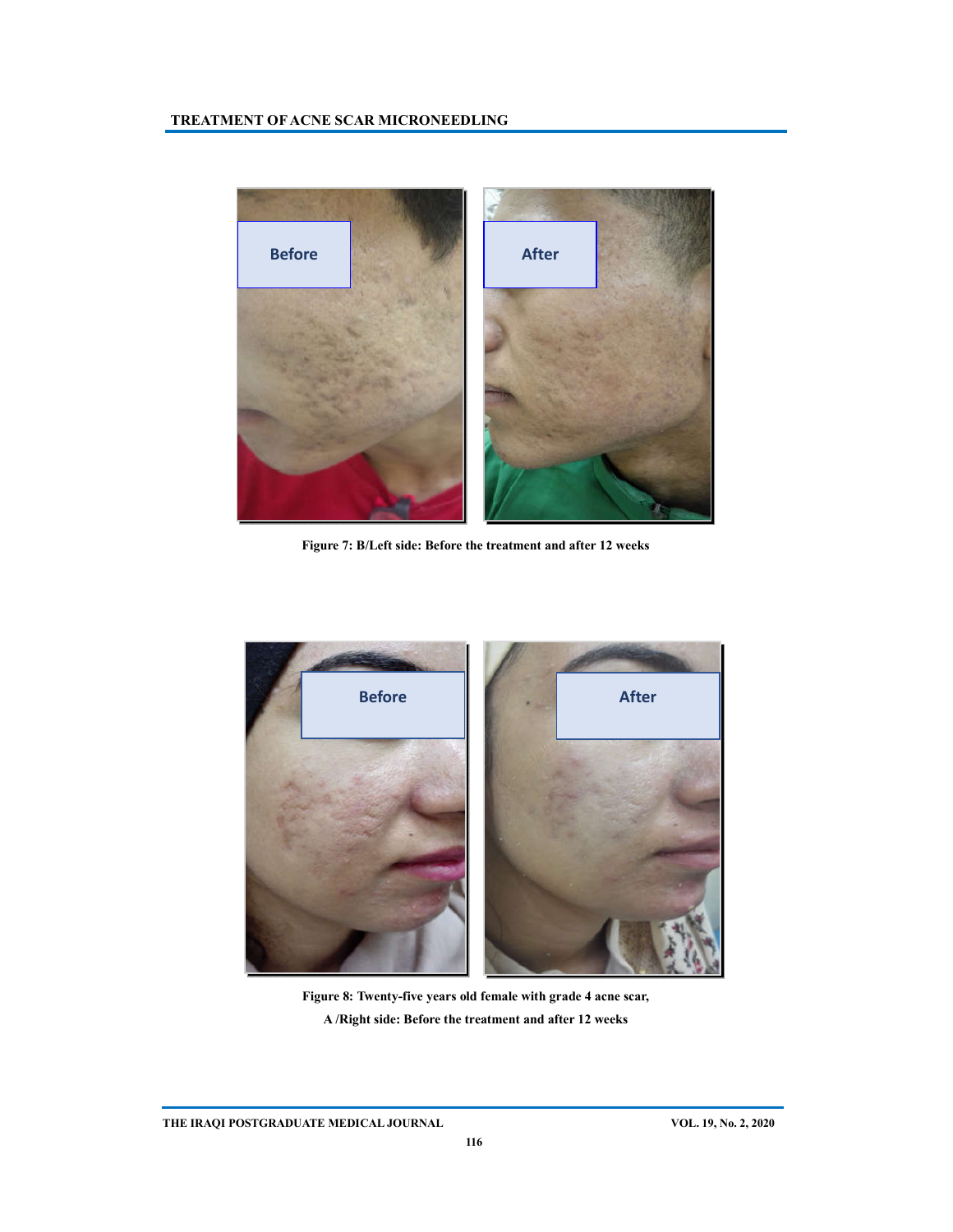

**Figure 8: B/Left side: Before the treatment and after 12 weeks** 

### **DISCUSSION:**

Acne scarring impacts an individual's life both physically and emotionally. A variety of therapies have been tried with varying amounts of success $10$ .

### **The studies that used demapen are**:

The first one is an Egyptian study<sup>11</sup>. This study included treatment 90 patients with atrophic acne scars and was classified randomly into three groups: with dermapen alone, PRP alone and combination of both. There was a statistically insignificant improvement in the appearance of atrophic scars with the group treated by dermapen (P-value 0.23).While in the present study there was a statistically significant improvement in the appearance of atrophic scars, with (P value 0.0001).

The second one was an Egyptian study<sup>12</sup>. Thirty patients were randomly divided into three groups: with dermapen alone, with glycolic acid 35% peel alone and dermapen combined with glycolic acid 35% peel. The three groups showed statistically significant improvement in the degree of acne scars after six sessions with two weeks interval between the sessions (P< 0.05).

The present study agreed with **Amr et al.** In that, there was a significant improvement in rolling and boxcar compared to icepick scar which showed only mild improvement, but statistically significant was higher in the present study (p-vale 0.0001).

An Indian study<sup>13</sup>, two groups were compared: Group A used Microneedling among 15 patients and Group B used Dermabrasion among also 15 patients. The percentage improvement of scars in group A who underwent microneedling was  $93\%$ and that in group B which underwent dermabrasion was 80%.

Finally, one  $study<sup>14</sup>$ . looked at the combination  $CO<sub>2</sub>$  laser and skin needling to laser alone included 60 patients. Patients were assessed by three independent observers blinded to the treatment using the quantitative Goodman and Baron grading system. After treatment there was a statistically significant improvement in scores in both groups with no statistically significant difference between them.